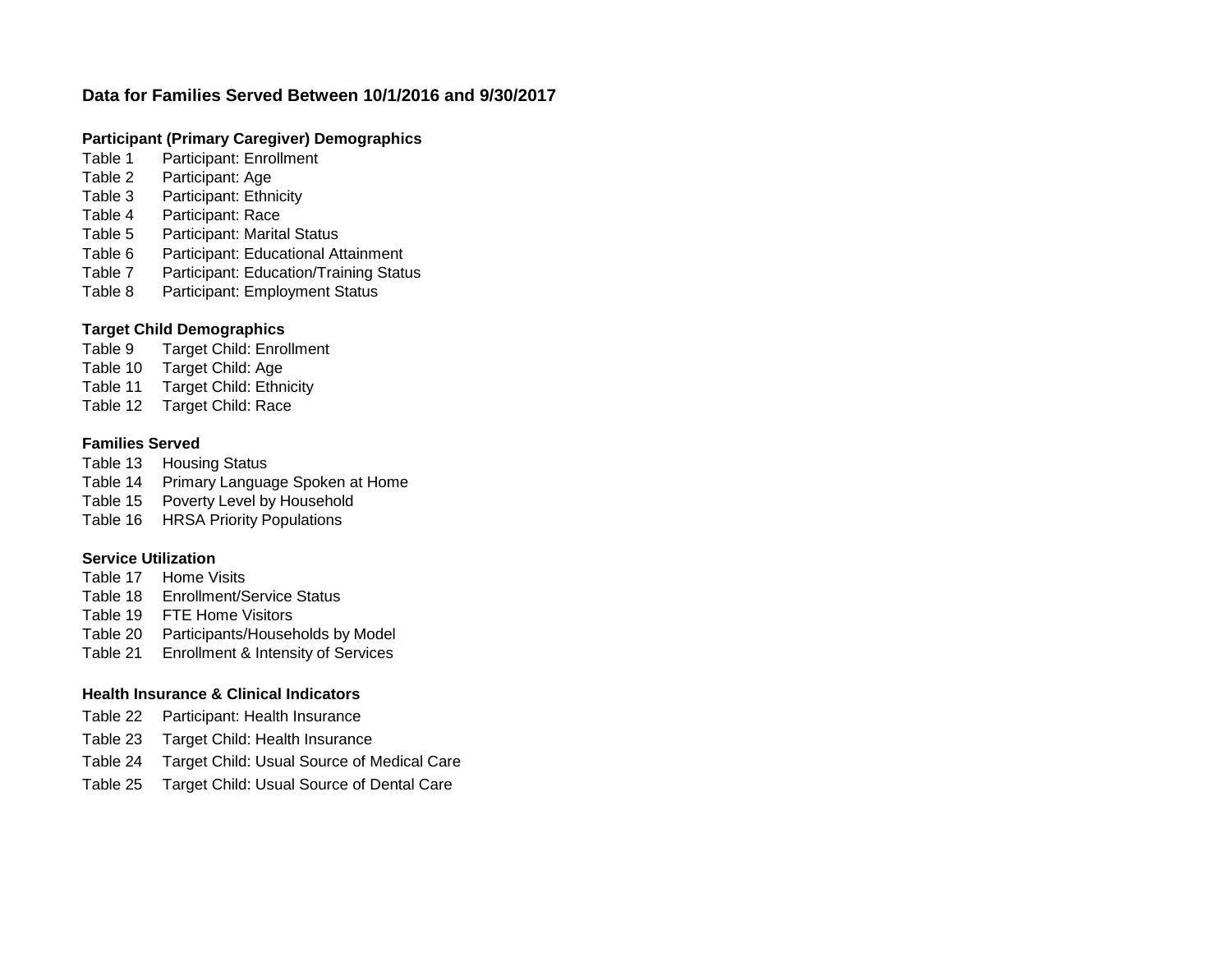## **Participant (Primary Caregiver) Demographics**

For Families Served Between 10/1/2016 and 9/30/2017

### **Table 1**

| <b>Participant: Enrollment</b>       | <b>Total Newly</b><br><b>Enrolled</b> | <b>Total Continuing</b> | <b>Total Number</b><br>(Participant) | <b>Percent of Total</b><br>(Participant) |
|--------------------------------------|---------------------------------------|-------------------------|--------------------------------------|------------------------------------------|
| <b>Pregnant Women</b>                | 700                                   | 261                     | 961                                  | 48.5%                                    |
| <b>Female Caregivers</b>             | 355                                   | 657                     | 1012                                 | 51.0%                                    |
| <b>Male Caregivers</b>               |                                       |                         | 10                                   | 0.5%                                     |
| <b>Total Number (Enrollment)</b>     | 1059                                  | 924                     | 1983                                 | 100%                                     |
| <b>Percent of Total (Enrollment)</b> | 53.4%                                 | 46.6%                   | 100.0%                               |                                          |

## **Table 2**

| <b>Participant: Age</b> | <b>Pregnant Women</b> | Female<br><b>Caregivers</b> | <b>Male Caregivers</b><br><b>Total Number</b> |      | <b>Percent of Total</b> |
|-------------------------|-----------------------|-----------------------------|-----------------------------------------------|------|-------------------------|
| < 17                    | 125                   | 45                          |                                               | 171  | 8.6%                    |
| 18-19                   | 139                   | 69                          | 0                                             | 208  | 10.5%                   |
| $20 - 21$               | 157                   | 106                         | 0                                             | 263  | 13.3%                   |
| $22 - 24$               | 176                   | 186                         | 0                                             | 362  | 18.3%                   |
| 25-29                   | 211                   | 277                         | 4                                             | 492  | 24.8%                   |
| 30-34                   | 92                    | 181                         |                                               | 274  | 13.8%                   |
| 35-44                   | 61                    | 131                         | 0                                             | 192  | 9.7%                    |
| 45-54                   | $\Omega$              | 8                           | 4                                             | 12   | 0.6%                    |
| $55+$                   | $\Omega$              | 9                           | 0                                             | 9    | 0.5%                    |
| <b>Total Number</b>     | 961                   | 1012                        | 10                                            | 1983 | 100%                    |



| <b>Participant: Ethnicity</b> | <b>Hispanic or</b><br>Latino | Not Hispanic or<br>Latino | <b>Unknown</b> | <b>Total Number</b> |
|-------------------------------|------------------------------|---------------------------|----------------|---------------------|
| Pregnant Women                | 309                          | 651                       |                | 961                 |
| <b>Female Caregivers</b>      | 339                          | 672                       |                | 1012                |
| <b>Male Caregivers</b>        |                              |                           |                | 10                  |
| <b>Total Number</b>           | 649                          | 1332                      |                | 1983                |
| <b>Percent of Total</b>       | 32.7%                        | 67.2%                     | 0.1%           | 100%                |

|     | <b>Participant Ethnicity</b> |                                              |
|-----|------------------------------|----------------------------------------------|
| 67% | 33%                          | Hispanic or Latino<br>Not Hispanic or Latino |

| Table 4                  |                                     |       |                                     |                                                        |       |                       |                |                     |
|--------------------------|-------------------------------------|-------|-------------------------------------|--------------------------------------------------------|-------|-----------------------|----------------|---------------------|
| <b>Participant: Race</b> | American Indian<br>or Alaska Native | Asian | <b>Black or African</b><br>American | Native Hawaiian<br>or other Pacific<br><b>Islander</b> | White | More than one<br>race | <b>Unknown</b> | <b>Total Number</b> |
| Pregnant Women           |                                     |       | 453                                 |                                                        | 450   | 27                    | 18             | 961                 |
| <b>Female Caregivers</b> |                                     | 25    | 399                                 |                                                        | 555   | 18                    |                | 1012                |
| <b>Male Caregivers</b>   |                                     |       | 5                                   |                                                        |       |                       |                | 10                  |
| <b>Total Number</b>      |                                     | 34    | 857                                 | 4                                                      | 1010  | 45                    | 25             | 1983                |
| <b>Percent of Total</b>  | 0.4%                                | 1.7%  | 43.2%                               | 0.2%                                                   | 50.9% | 2.3%                  | 1.3%           | 100%                |

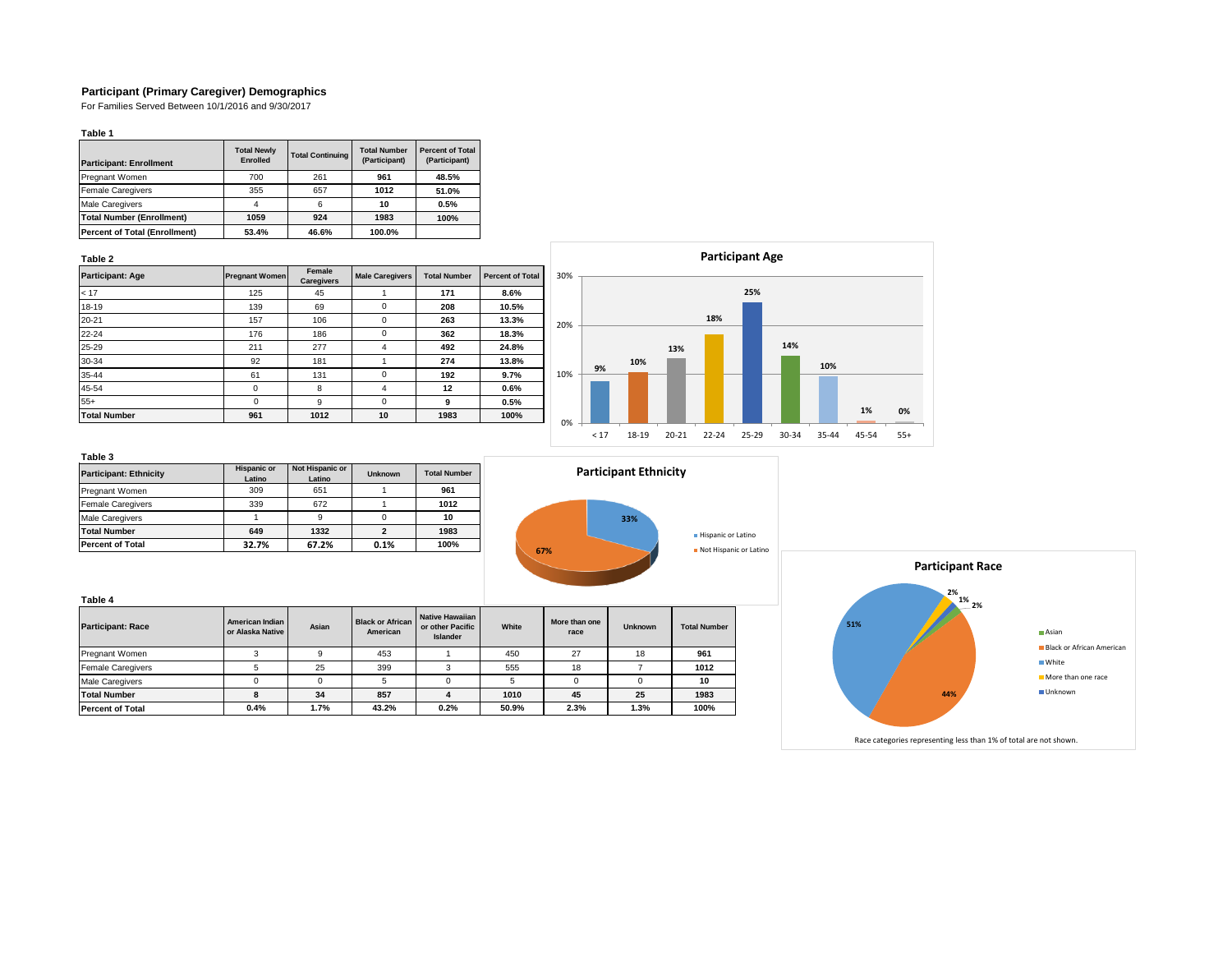|--|--|

| rapie o                            |                       |                             |                        |                     |                         |  |  |  |
|------------------------------------|-----------------------|-----------------------------|------------------------|---------------------|-------------------------|--|--|--|
| <b>Participant: Marital Status</b> | <b>Pregnant Women</b> | Female<br><b>Caregivers</b> | <b>Male Caregivers</b> | <b>Total Number</b> | <b>Percent of Total</b> |  |  |  |
| Married                            | 172                   | 253                         |                        | 426                 | 21.5%                   |  |  |  |
| Not Married Living Together        | 323                   | 322                         |                        | 648                 | 32.7%                   |  |  |  |
| <b>Never Married</b>               | 433                   | 399                         |                        | 836                 | 42.2%                   |  |  |  |
| Separated/Divorced/Widowed         | 33                    | 38                          |                        | 73                  | 3.7%                    |  |  |  |
| <b>Total Number</b>                | 961                   | 1012                        | 10                     | 1983                | 100%                    |  |  |  |



| ۰,<br>M.<br>٠ |  |
|---------------|--|

| <b>Participant: Educational</b><br><b>Attainment</b> |                | Female<br><b>Pregnant Women</b><br><b>Male Caregivers</b><br><b>Caregivers</b> |          | <b>Total Number</b> | <b>Percent of Total</b> |  |
|------------------------------------------------------|----------------|--------------------------------------------------------------------------------|----------|---------------------|-------------------------|--|
| Less than HS diploma                                 | 327            | 319                                                                            | 4        | 650                 | 32.8%                   |  |
| HS Diploma/GED                                       | 273            | 300                                                                            | 3        | 576                 | 29.0%                   |  |
| Some college/training                                | 181            | 193                                                                            | 3        | 377                 | 19.0%                   |  |
| <b>Technical Training or Certification</b>           | 71             | 71                                                                             | $\Omega$ | 142                 | 7.2%                    |  |
| <b>Associates Degree</b>                             | 43             | 39                                                                             | $\Omega$ | 82                  | 4.1%                    |  |
| Bachelor's Degree or higher                          | 64             | 90                                                                             | 0        | 154                 | 7.8%                    |  |
| Other/Did Not Report                                 | $\overline{2}$ | $\Omega$                                                                       | $\Omega$ | 2                   | 0.1%                    |  |
| <b>Total Number</b>                                  | 961            | 1012                                                                           | 10       | 1983                | 100%                    |  |

| <b>Participant Educational Attainment</b> |    |     |     |     |     |     |     |
|-------------------------------------------|----|-----|-----|-----|-----|-----|-----|
| 0%                                        | 5% | 10% | 15% | 20% | 25% | 30% | 35% |
| Less than HS diploma                      |    |     |     |     |     |     | 33% |
| HS Diploma/GED                            |    |     |     |     |     |     |     |
| Some college/training                     |    |     |     | 19% |     |     |     |
| Technical Training or Certification       |    | 7%  |     |     |     |     |     |
| <b>Associates Degree</b>                  | 4% |     |     |     |     |     |     |
| Bachelor's Degree or higher               |    | 8%  |     |     |     |     |     |
|                                           |    |     |     |     |     |     | 29% |

| Table 7                                                 |                       |                             |                        |                     |                         |
|---------------------------------------------------------|-----------------------|-----------------------------|------------------------|---------------------|-------------------------|
| <b>Participant: Education/Training</b><br><b>Status</b> | <b>Pregnant Women</b> | Female<br><b>Caregivers</b> | <b>Male Caregivers</b> | <b>Total Number</b> | <b>Percent of Total</b> |
| Not a student/trainee                                   | 747                   | 844                         |                        | 1600                | 80.7%                   |
| Student/trainee                                         | 210                   | 168                         |                        | 379                 | 19.1%                   |
| Unknown                                                 | 4                     |                             |                        |                     | 0.2%                    |
| <b>Total Number</b>                                     | 961                   | 1012                        | 10                     | 1983                | 100%                    |

| <b>Participant Education/Training Status</b> |                       |
|----------------------------------------------|-----------------------|
| 19%                                          | Not a student/trainee |
| 81%                                          | Student/trainee       |

| Table 8                               |                       |                             |                        |                     |                         |
|---------------------------------------|-----------------------|-----------------------------|------------------------|---------------------|-------------------------|
| <b>Participant: Employment Status</b> | <b>Pregnant Women</b> | Female<br><b>Caregivers</b> | <b>Male Caregivers</b> | <b>Total Number</b> | <b>Percent of Total</b> |
| <b>Employed Full Time</b>             | 188                   | 279                         |                        | 470                 | 23.7%                   |
| <b>Employed Part-Time</b>             | 148                   | 186                         | 3                      | 337                 | 17.0%                   |
| Not Employed                          | 623                   | 547                         | 4                      | 1174                | 59.2%                   |
| <b>Unknown</b>                        | $\overline{2}$        | $\Omega$                    | $\Omega$               | 2                   | 0.1%                    |
| <b>Total Number</b>                   | 961                   | 1012                        | 10                     | 1983                | 100%                    |



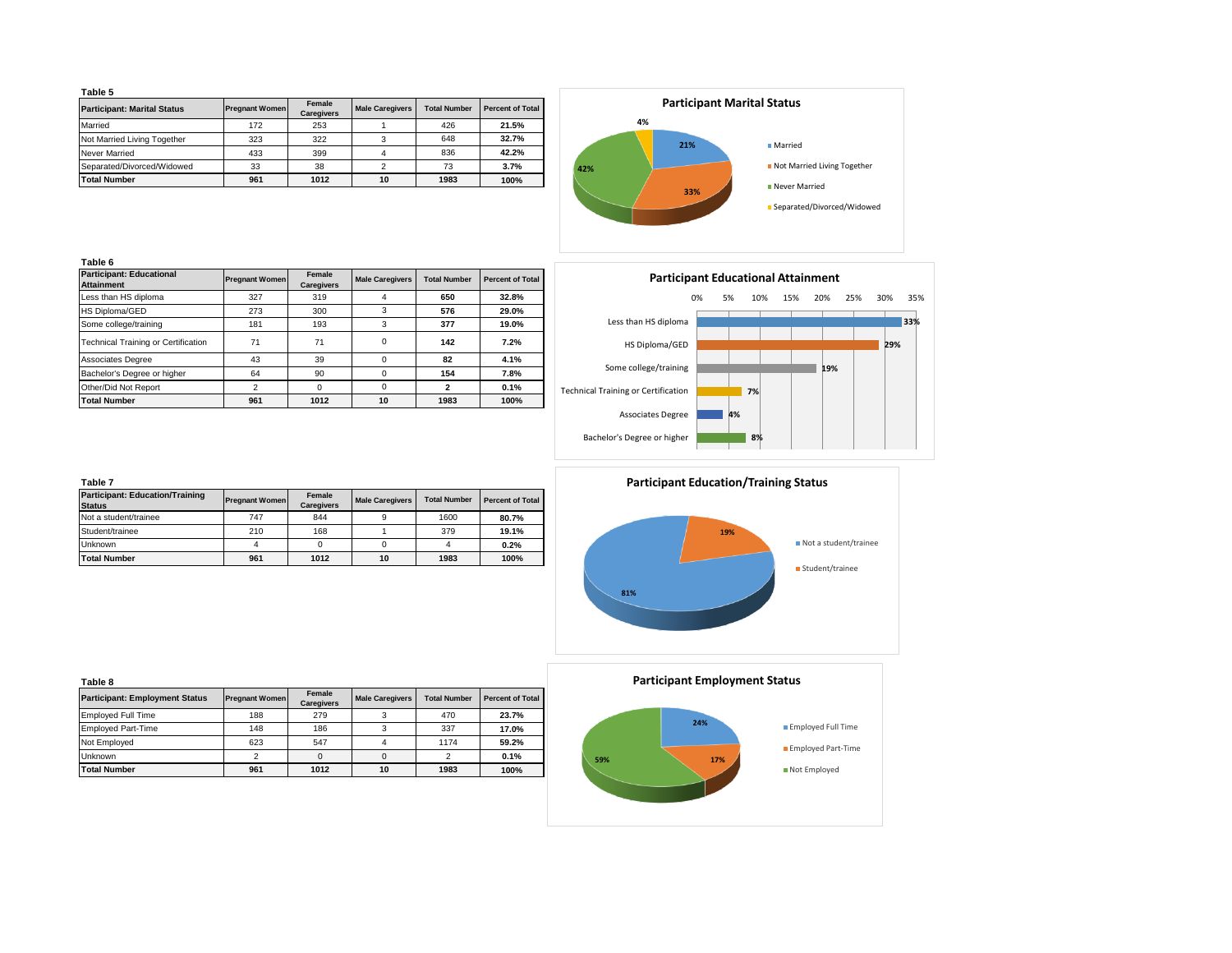## **Target Children Demographics**

For Families Served Between 10/1/2016 and 9/30/2017

**Table 9**

| <b>Target Child Enrollment</b>       | <b>Total Newly</b><br><b>Enrolled</b> | <b>Total Continuing</b> | <b>Total Number</b><br>(Gender) | <b>Percent of Total</b><br>(Gender) |  |
|--------------------------------------|---------------------------------------|-------------------------|---------------------------------|-------------------------------------|--|
| Female                               | 397                                   | 360                     | 757                             | 47.6%                               |  |
| Male                                 | 425                                   | 408                     | 833                             | 52.4%                               |  |
| <b>Total Number (Enrollment)</b>     | 822                                   | 768                     | 1590                            | 100%                                |  |
| <b>Percent of Total (Enrollment)</b> | 51.7%                                 | 48.3%                   | 100.0%                          |                                     |  |

### **Table 10**

| <b>Target Child: Age</b> | Female | <b>Male</b> | <b>Total Number</b> | <b>Percent of Total</b> |
|--------------------------|--------|-------------|---------------------|-------------------------|
| <1 year                  | 539    | 592         | 1131                | 71.1%                   |
| 1-2 years                | 211    | 236         | 447                 | 28.1%                   |
| 3-4 years                |        |             | 12                  | 0.8%                    |
| <b>Total Number</b>      | 757    | 833         | 1590                | 100%                    |



Child age is calculated on October 1, 2016 or the child's enrollment date for those enrolled after this date.

#### **Table 11**

| <b>Target Child: Ethnicity</b> | <b>Hispanic or</b><br>Latino | Not Hispanic or<br>Latino | <b>Total Number</b> |
|--------------------------------|------------------------------|---------------------------|---------------------|
| Female                         | 235                          | 522                       | 757                 |
| Male                           | 279                          | 554                       | 833                 |
| <b>Total Number</b>            | 514                          | 1076                      | 1590                |
| <b>Percent of Total</b>        | 32.3%                        | 67.7%                     | 100%                |

## **Target Child Ethnicity**



| <b>Target Child: Race</b> | American Indian<br>or Alaska Native | Asian     | <b>Black or African</b><br>American | Native Hawaiian<br>or other Pacific<br><b>Islander</b> | White     | More than one<br>race | <b>Unknown</b> | <b>Total Number</b> |  |
|---------------------------|-------------------------------------|-----------|-------------------------------------|--------------------------------------------------------|-----------|-----------------------|----------------|---------------------|--|
| Female                    |                                     | 335<br>12 |                                     |                                                        | 361<br>41 |                       |                | 757                 |  |
| Male                      |                                     | 16        | 360                                 |                                                        | 414       | 33                    |                | 833                 |  |
| <b>Total Number</b>       |                                     | 28        | 695                                 |                                                        | 775       | 74                    | 13             | 1590                |  |
| <b>Percent of Total</b>   | 0.2%                                | 1.8%      | 43.7%                               | 0.1%                                                   | 48.7%     | 4.7%                  | 0.8%           | 100%                |  |

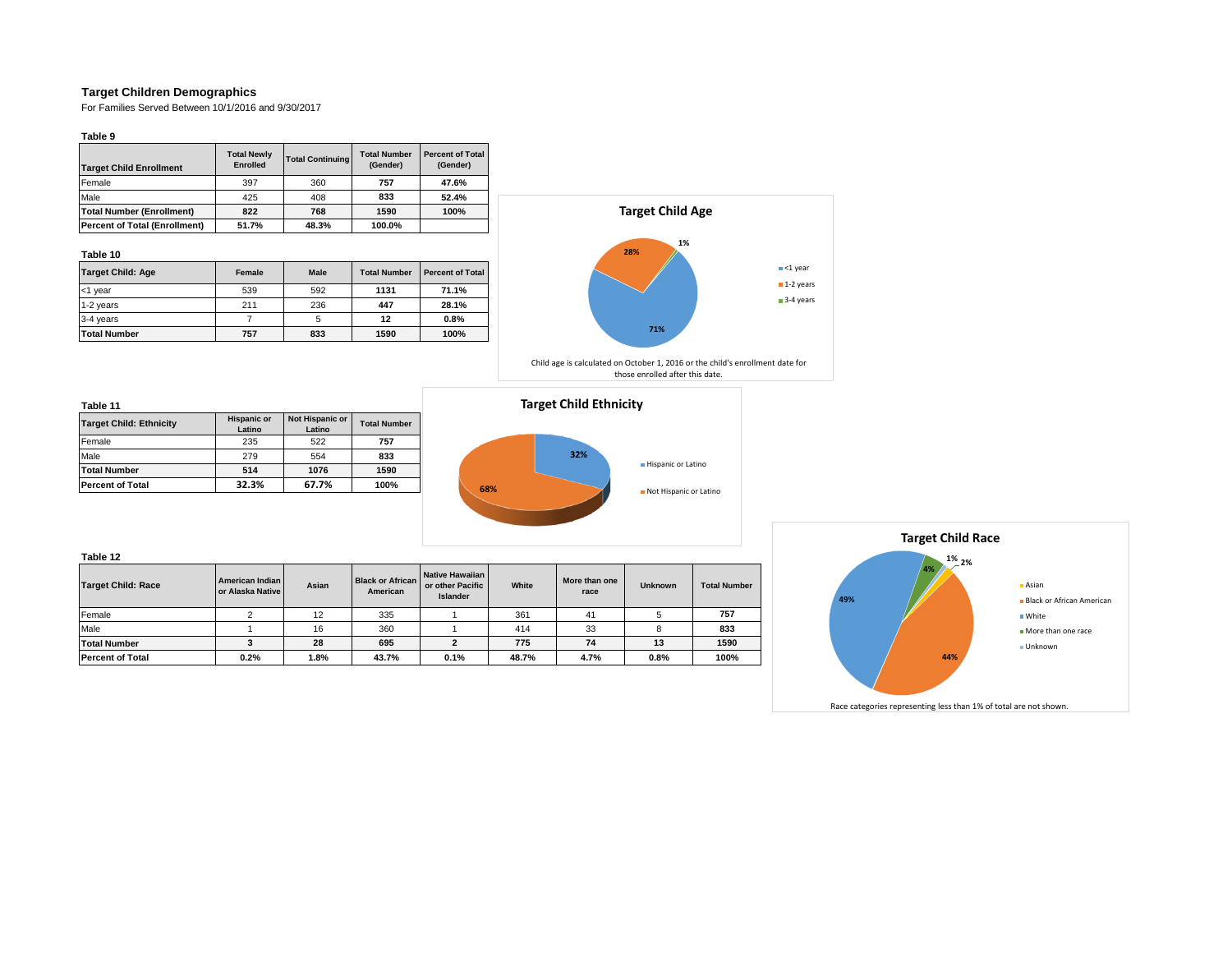#### **Families Served Between 10/1/2016 and 9/30/2017**

|                          |          |                                                            |                     |                             |                           |                            |                |                                       |                           |                                 |                         |      |                                                     | <b>TIONSING STATIS</b> |    |     |  |  |
|--------------------------|----------|------------------------------------------------------------|---------------------|-----------------------------|---------------------------|----------------------------|----------------|---------------------------------------|---------------------------|---------------------------------|-------------------------|------|-----------------------------------------------------|------------------------|----|-----|--|--|
| Table 13                 |          |                                                            | <b>Not Homeless</b> |                             |                           |                            |                |                                       | <b>Homeless</b>           |                                 |                         |      |                                                     |                        |    |     |  |  |
|                          |          |                                                            |                     | Lives with                  |                           | <b>TOTAL</b><br><b>Not</b> |                | Living in                             |                           |                                 |                         |      | <b>Total Number</b>                                 | Shares housing 2%      |    |     |  |  |
| <b>Housing Status</b>    | own home | Owns or shares Rents or shares Lives in public<br>own home | housing             | parents or<br>family member | Some other<br>arrangement | <b>Homeless</b>            | Shares housing | emergency or<br>transition<br>shelter | Some other<br>arrangement | <b>TOTAL</b><br><b>Homeless</b> | Other/Did Not<br>Report |      | Living in emergency or transition shelter 2%        | $= 2\%$                |    |     |  |  |
| Pregnant Women           |          | 420                                                        |                     | 341                         | 53                        | 905                        |                |                                       |                           | 49                              |                         | 961  | Some other arrangment                               |                        |    |     |  |  |
| <b>Female Caregivers</b> | 101      | 576                                                        | 33                  | 222                         | 18                        | 950                        | $\sim$<br>20   |                                       |                           | 55                              |                         | 1012 | Owns or shares own home<br>Rents or shares own home |                        | 8% |     |  |  |
| <b>Male Caregivers</b>   |          |                                                            |                     |                             |                           |                            |                |                                       |                           |                                 |                         |      |                                                     |                        |    |     |  |  |
| <b>Total Number</b>      | 163      | 1001                                                       | 64                  | 564                         | 72                        | 1864                       | 43             | 30                                    | 32                        | 105                             |                         | 1983 | Lives in public housing 3%                          |                        |    |     |  |  |
| <b>Percent of Total</b>  | 8.2%     | 50.5%                                                      | 3.2%                | 28.4%                       | 3.6%                      | 94.0%                      | 2.2%           | 1.5%                                  | 1.6%                      | 5.3%                            | 0.7%                    | 100% | Lives with parents or family member                 |                        |    | 28% |  |  |



| Table 14                                  |                                   |                                       |  |  |  |  |  |
|-------------------------------------------|-----------------------------------|---------------------------------------|--|--|--|--|--|
| <b>Primary Language Spoken at</b><br>Home | <b>Total Number</b><br>(Children) | <b>Percent of Total</b><br>(Children) |  |  |  |  |  |
| English                                   | 1212                              | 76.2%                                 |  |  |  |  |  |
| <b>Haitian Creole</b>                     | 40                                | 2.5%                                  |  |  |  |  |  |
| Spanish                                   | 297                               | 18.7%                                 |  |  |  |  |  |
| Other                                     | 41                                | 2.6%                                  |  |  |  |  |  |
| <b>Total Number</b>                       | 1590                              | 100%                                  |  |  |  |  |  |



#### **Table 15**

**Federal Poverty Level by Household Total Number (Households) Percent of Total (Households)** 50% and under 857 **43.2%** 51-100% 607 **30.6%** 101-133% 201 **10.1%** 134-250% 182 **9.2%** 251-300% 49 **2.5%** >300% 19 **1.0%** Unknown 68 **Total Number 1983 100%**



| <b>HRSA Priority Populations</b>                                                                             | <b>Total Number</b><br>(Families) | <b>Percent of Total</b><br>(Families) | Number with<br><b>Missing Data</b> | Percent with<br><b>Missing Data</b> |
|--------------------------------------------------------------------------------------------------------------|-----------------------------------|---------------------------------------|------------------------------------|-------------------------------------|
| 17. Have low incomes                                                                                         | 1464                              | 76.4%                                 | 68                                 | 3.4%                                |
| 18. Pregnant women who have not<br>attained age 21                                                           | 351                               | 17.7%                                 | $\Omega$                           | 0.0%                                |
| 19. Have a history of child abuse<br>or neglect or have had interactions<br>with child welfare services      | 423                               | 21.3%                                 | $\Omega$                           | 0.0%                                |
| 20. Have a history of substance<br>abuse or need substance abuse<br>treatment                                | 316                               | 15.9%                                 | $\Omega$                           | 0.0%                                |
| 21. Users of tobacco products in<br>the home                                                                 | 372                               | 18.8%                                 | $\Omega$                           | 0.0%                                |
| 22. Participant or their<br>child/children have low student<br>achievement                                   | 604                               | 30.5%                                 | $\Omega$                           | 0.0%                                |
| 23. Have a child/children with<br>developmental delays or<br>disabilities                                    | 164                               | 8.3%                                  | 0                                  | 0.0%                                |
| 24. Are in families that include<br>individuals who are serving or<br>formerly served in the Armed<br>Forces | 55                                | 2.8%                                  | 0                                  | 0.0%                                |

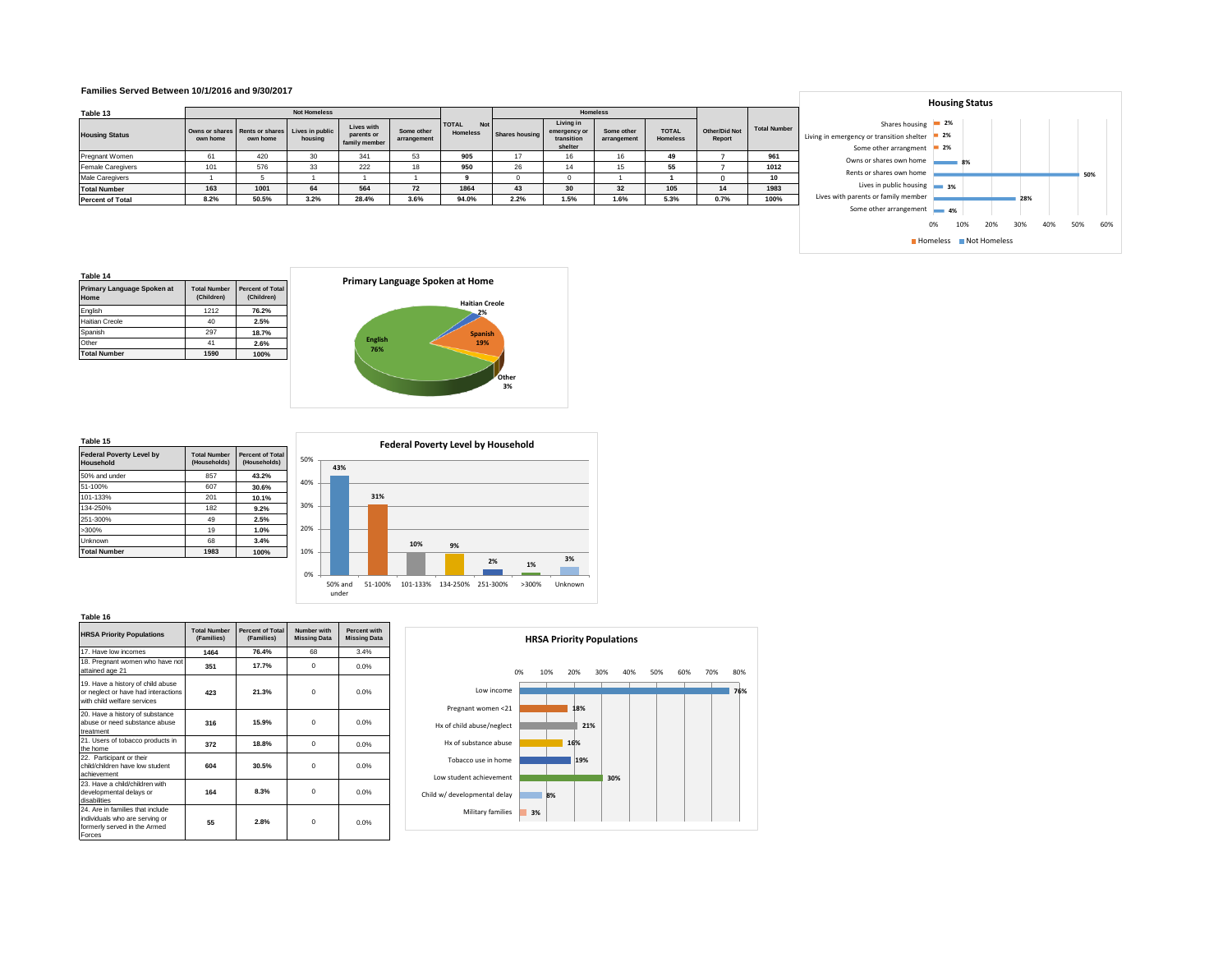## **Service Utilization**

For Families Served Between 10/1/2016 and 9/30/2017

## **Table 17**

| <b>Total Number of Home Visits</b> | 22659 |
|------------------------------------|-------|
|------------------------------------|-------|

## **Table 18**

| Service Status/Outcome             | <b>Total Number</b><br>(Participants) | <b>Percent of Total</b> |
|------------------------------------|---------------------------------------|-------------------------|
| Currently receiving services       | 1272                                  | 64%                     |
| Completed program                  | 201                                   | 10%                     |
| Stopped services before completion | 510                                   | 26%                     |

## **Table 19**

| <b>Number of FTE Home Visitors</b> | 88.5 |
|------------------------------------|------|
|                                    |      |

## **Table 20**

| <b>Enrollment by Model</b>     | <b>Total Newly</b><br><b>Enrolled</b> | Total<br>Continuing | <b>Total Number</b> | <b>Percent of Total</b> |
|--------------------------------|---------------------------------------|---------------------|---------------------|-------------------------|
| Healthy Families America (HFA) | 115                                   | 140                 | 255                 | 13%                     |
| Parents as Teachers (PAT)      | 379                                   | 327                 | 706                 | 36%                     |
| Nurse Family Partnership (NFP) | 565                                   | 457                 | 1022                | 52%                     |
| <b>Participants/Households</b> | 1059                                  | 924                 | 1983                | 100%                    |



| <b>Enrollment &amp;</b><br><b>Intensity of Services</b> | <b>Participants</b> | <b>Home Visits</b> |
|---------------------------------------------------------|---------------------|--------------------|
| Oct 16                                                  | 1082                | 1698               |
| Nov                                                     | 1090                | 1756               |
| Dec                                                     | 1116                | 1705               |
| Jan                                                     | 1125                | 1822               |
| Feb                                                     | 1129                | 1775               |
| Mar                                                     | 1150                | 1968               |
| Apr                                                     | 1161                | 1843               |
| May                                                     | 1184                | 2041               |
| Jun                                                     | 1208                | 1991               |
| Jul                                                     | 1211                | 1941               |
| Aug                                                     | 1273                | 2289               |
| Sep 17                                                  | 1272                | 1738               |